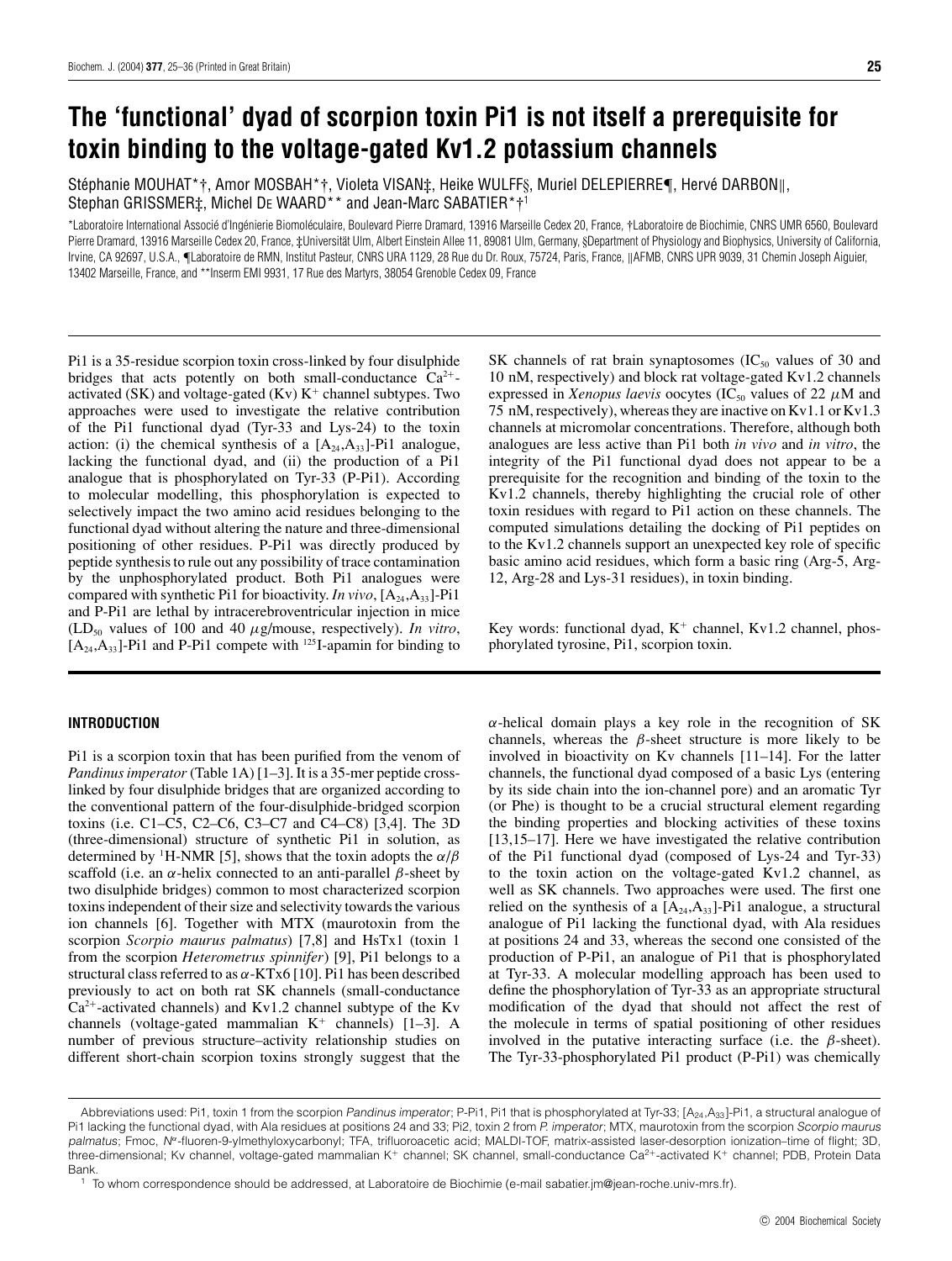$(a)$ 

#### **Table 1 Amino acid sequence alignments of scorpion toxins and K<sup>+</sup> channel P-domains**

(a) Scorpion toxins (Cys-based alignments). The Cys residues are shown in bold. (b) P-domains. Variable amino acid residues between Kv channel subtypes are in bold. The N- and C-termini are numbered according to the NCBI Data Bank.

| Toxin                                       | Subfamily           | Amino acid sequence                                                                                                                                                                                                       |  |  |  |  |
|---------------------------------------------|---------------------|---------------------------------------------------------------------------------------------------------------------------------------------------------------------------------------------------------------------------|--|--|--|--|
| <b>MTX</b><br>Pi1<br>Pi <sub>2</sub><br>(b) | 6.2<br>61<br>71     | <sup>1</sup> VSCTGSKDCYAPCRKQTGCPNAKCINKSCKCYGC <sup>34</sup> -NH <sub>2</sub><br>1LVKCRGTSDCGRPCQQQTGCPNSKCINRMCKCYGC35-NH <sub>2</sub><br><sup>1</sup> TISCTNPKOCYPHCKKETGYPNAKCMNRKCKCFGR <sup>35</sup> -OH            |  |  |  |  |
| Ion channel                                 | Amino acid sequence |                                                                                                                                                                                                                           |  |  |  |  |
| KcsA<br>Rat Kv1.1<br>Rat Kv1.2<br>Rat Kv1.3 |                     | 50 ERGAPGAOLITYPRALWWSVETATTVGYGDLYPVTL <sup>85</sup><br>348 EAEEAESHESSIPDAFWWAVVSMTTVGYGDMYPVTI383<br>350 EADERDSQFPSIPDAFWWAVVSMTTVGYGDMVPTTI <sup>385</sup><br>370EADDPSSGFNSIPDAFWWAVVTMTTVGYGDMHPVTI <sup>405</sup> |  |  |  |  |

produced by solid-phase peptide synthesis using the Fmoc (*Nα*fluoren-9-ylmethyloxycarbonyl)/t-butyl strategy [3,18]. Such a direct chemical synthesis of P-Pi1 appears to be a convenient approach to avoid the possibility of trace contamination by the unphosphorylated Pi1 (native Pi1), which might lead to misinterpretation of the biological data. The pharmacology of  $[A_{24},A_{33}]$ -Pi1 and P-Pi1 have been compared with that of native Pi1.

#### **EXPERIMENTAL**

#### **Materials**

Fmoc-L-amino acids, Fmoc-amide resin and reagents used for peptide synthesis were obtained from PerkinElmer (Shelton, CT, U.S.A.). Fmoc-L-Tyr(phosphate)-OH was purchased from Bachem AG (Bubendorf, Switzerland). Solvents were analyticalgrade products from SDS (Peypin, France).

# **Chemical synthesis and characterization of the Pi1 peptides**

Pi1, P-Pi1 and  $[A_{24},A_{33}]$ -Pi1 were produced by independent solidphase syntheses using an automated peptide synthesizer (model 433A; Applied Biosystems). In the three cases, peptide chains were assembled stepwise on 0.4 mmol of Fmoc-amide resin  $(1\%$  cross-linked; 0.66 mmol of amino group/g) using 1 mmol of Fmoc-L-amino acid derivatives [3]. The side-chain-protecting groups used for trifunctional residues were: trityl for Cys, Asn and Gln; t-butyl for Ser, Thr, Tyr (syntheses of Pi1 and  $[A_{24},A_{33}]$ -Pi1) and Asp; pentamethylchroman for Arg and t-butyloxycarbonyl for Lys. For the synthesis of P-Pi1, Fmoc-L-Tyr(phosphate)-OH was used. N*<sup>α</sup>*-amino groups were deprotected by treatments with 18 and 20% (v/v) piperidine/*N*-methylpyrrolidone for 3 and 8 min, respectively. After extensive washings with *N*-methylpyrrolidone, the Fmoc-amino acid derivatives were coupled (20 min) as their hydroxybenzotriazole active esters in *N*-methylpyrrolidone (2.5-fold excess). After complete assembly of the peptides, and removal of their N-terminal Fmoc groups, the peptide resins  $(\approx 2.2 \text{ g})$  were treated under stirring for 2.5 h at room temperature with mixtures of TFA (trifluoroacetic acid)/water/thioanisole/ethanedithiol (88:5:5:2, by vol.) in the presence of crystalline phenol (2.25 g) in final volumes of 30 ml/g of peptide resins. The peptide mixtures were then filtered and the filtrates were precipitated and washed twice by adding cold diethyloxide. The crude peptides were pelleted by centrifugation (2800 *g*, 10 min) and the supernatants were discarded each time. The products were dissolved in water and freeze dried. The reduced peptides were then solubilized ( $\approx$  1 mM) in 0.2 M Tris/HCl buffer, pH 8.3, to allow oxidative folding (48 h, 22 *◦*C). The target peptides (Pi1, P-Pi1 and  $[A_{24},A_{33}]$ -Pi1) were purified to homogeneity by reversed-phase HPLC (PerkinElmer; C18 Aquapore ODS 20 *µ*m,  $250 \text{ mm} \times 10 \text{ mm}$ ) by means of a 60 min linear gradient of 0.08%  $(v/v)$  TFA/0–40% acetonitrile in 0.1%  $(v/v)$  TFA/water at a flow rate of 6 ml/min  $(\lambda = 230 \text{ nm})$ . The purity and identity of the three peptides were assessed by: (i) analytical  $C_{18}$  reversed-phase HPLC (Merck; C<sub>18</sub> Lichrospher 5  $\mu$ m, 4 mm  $\times$  200 mm) using a 60 min linear gradient of 0.08% (v/v) TFA/0–60% acetonitrile in 0.1% (v/v) TFA/water at a flow rate of 1 ml/min; (ii) amino acid content determination after peptide acidolysis [6 M HCl/2% (w/v) phenol, 20 h, 120  $\rm{°C}$ , N<sub>2</sub> atmosphere]; and (iii) molecularmass analysis by MALDI-TOF (matrix-assisted laser-desorption ionization–time of flight) MS or electrospray MS.

## **Conformational analyses of Pi1, [A24,A33]-Pi1 and P-Pi1 by one-dimensional NMR**

Each peptide, Pi1,  $[A_{24},A_{33}]$ -Pi1 or P-Pi1, was dissolved (10<sup>-3</sup> M) in a mixture of water: ${}^{2}H_{2}O(9:1, v/v)$ . All  ${}^{1}H$ -NMR measurements were obtained on a Bruker DRX 500 spectrometer equipped with an HCN probe and self-shielded triple axis gradients were used. The experiments were performed at 300 K.

## **Molecular modelling**

The molecular modelling of Kv channel subtypes (Figure 1) has been based on the crystal structure of KcsA solved at 2.0 Å (1 Å  $\equiv$ 0.1 nm) resolution [PDB (Protein Data Bank) accession number 1K4C] [19]. The amino acid sequences of domains S5-P-S6 of the rat voltage-gated K<sup>+</sup> channel  $α$ -subunits [20] were aligned with the homologous domain of KcsA and showed  $\approx$  31% sequence identities. The sequence identities between the Pdomains of Kv-type ion channels and KcsA are between 46 and 51% (Table 1B). Based on the high degree of identity, models of the S5-P-S6 regions of rat Kv1.1 (NCBI accession number P10499), Kv1.2 (NCBI accession number P15386) and Kv1.3 (NCBI accession number P15384) channels were generated by using Turbo-Frodo software [21]. After Clustal alignments (ClustalW service at the European Bioinformatics Institute, http://www.ebi.ac.uk/clustalw), the mutations were introduced in the amino acid sequence of KcsA, and the structures of the corresponding Kv channels thus obtained were minimized with CNS software [23]. The final molecular models of the S5-P-S6 regions of the rat Kv1.1, Kv1.2 and Kv1.3 channels adopt 3D structures that are similar to that of the KcsA channel (Table 2). To create molecular models of Pi1  $[1,2]$ ,  $[A_{24},A_{33}]$ -Pi1 and P-Pi1 (Figure 2A–2C), a multiple sequence alignment was performed using the ClustalW [24] and FASTA [25] algorithms, and the scoring was done using BLOSUM62 matrices [26]. The residue mutations were performed within the amino acid sequence of MTX (PDB accession number 1TXM) [7,8,27], a scorpion toxin that shares the highest known sequence identity with Pi1 (68%). The sequence similarity between MTX and Pi1 is 88%. The model of Pi1 was verified to correlate with the low-resolution 3D structure of Pi1 in solution as obtained by nanoprobe spectroscopy [5]. Of note, the former 3D structure of Pi1, as solved by <sup>1</sup>H-NMR, could not be used since no structural data are available from the Protein Data Bank. The final minimized molecular models of Pi1,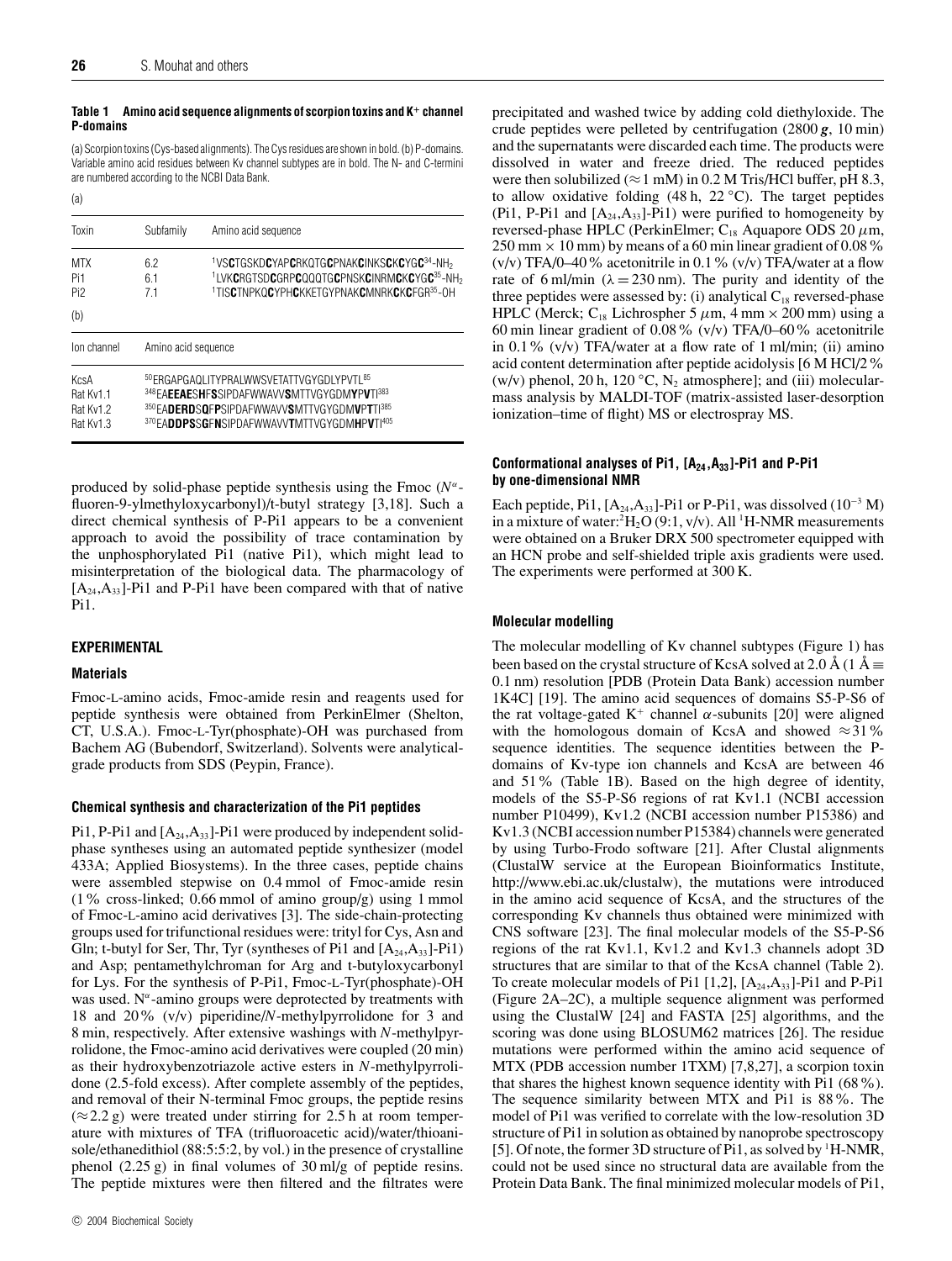

**Figure 1 Molecular models of the rat voltage-gated K<sup>+</sup> channels (pore regions)**

(A) Top view (Turbo-Frodo software) of the molecular model of a voltage-gated Kv channel (pore regions). The Kv channel is composed of four α-subunits [20]. For each α-subunit, only the pore region is shown for clarity. It is formed by the transmembrane segment S5, the P-domain (turret region, pore helix and selectivity filter), and the transmembrane segment S6. The four S5-P-S6 α-subunits are denoted A– D. The ion channel pore is labelled P. The Cα peptide backbone traces are pictured in green. One S5-P-S6 α-subunit is boxed (D), detailing the P-domain of the rat Kv1.1 S5-P-S6  $α$ -subunit (see panel **D**). (B) Side view (Molmol software) of the molecular model of a Kv-type channel (pore regions). The transmembrane helices of segments S5 and S6 are shown in red and yellow. TA–TD indicate turret regions of P-domains (the turret region is located between segment S5 and the  $\alpha$ -helical structure of P-domain). HP represents the pore helix, i.e. the  $\alpha$ -helical structure of P-domain (HP is located between the turret region and the selectivity filter). (C) Top view of the model shown in (B). (D-F) Molecular models of the P-domains of rat voltage-gated Kv1.1, Kv1.2 and Kv1.3 channel subtypes [20], respectively. P indicates the selectivity filter of the ion-channel pore. Most of the amino acid residues (one-letter code) that differ in the P-domains of the Kv channel  $\alpha$ -subunits are numbered according to their positions in the  $\alpha$ -subunit amino acid sequences. The corresponding residue side chains are detailed.

 $[A_{24},A_{33}]$ -Pi1 and P-Pi1 showed an  $\alpha/\beta$  scaffold, with an  $\alpha$ -helix (from residues 7 to 16), and a two-stranded anti-parallel *β*-sheet (residues 23–26 and 29–32).

The quality of all molecular models was assessed using the WHAT IF program [28]. In each case, the stereochemical quality was good and similar to those of the template molecules. The analysis of the molecular models by using the PROCHECK [29] program shows that all models have Ramachandran [30] scores near those of the templates (Table 2). Other stereochemical properties also agree with those of the templates.

#### **Docking of Pi1, [A24,A33]-Pi1 or P-Pi1 on to rat Kv1.2 channels**

The molecular interaction simulations were performed using the BiGGER docking program [31]. The algorithm used by BiGGER performs a complete and systematic search for surface complementarity (both geometry complementarity and amino acid residue pairwise affinities are considered) between two potentially interacting molecules, and enables an implicit treatment of molecular flexibility. In each case, a population of 1000 candidate protein–protein-docked geometries were selected by BiGGER. In a subsequent step, the putative docked structures were ranked using an interaction scoring function, which combines several interaction terms that are thought to be relevant for the stabilization of protein complexes: geometric packing of the surfaces, electrostatic interactions, desolvation energy and pairwise propensities of the residue side chains to contact across the molecular interface. In the *ab initio* simulations, the entire molecular surface was searched using absolutely no additional information regarding the binding sites. Among the 1000 candidate protein– protein-docked geometries selected, the five best scoring Pi1– Kv1.2,  $[A_{24},A_{33}]$ -Pi1–Kv1.2 or P-Pi1–Kv1.2 complexes were further treated with the Turbo-Frodo software, taking also into account the proposed functional maps of voltage-gated  $K^+$ channel-acting scorpion toxins [16,32–37]. Finally, a rigid body minimization was used to minimize the selected complexes. The best energy solutions, corresponding to the most favourable Pi1– Kv1.2,  $[A_{24},A_{33}]$ -Pi1–Kv1.2 and P-Pi1–Kv1.2 channel complexes, are presented here (see Figures 6 and 7, below). The *de visu* analysis was done using the Turbo-Frodo software, and the geometric qualities of the structures were verified by PROCHECK 3.3 [38].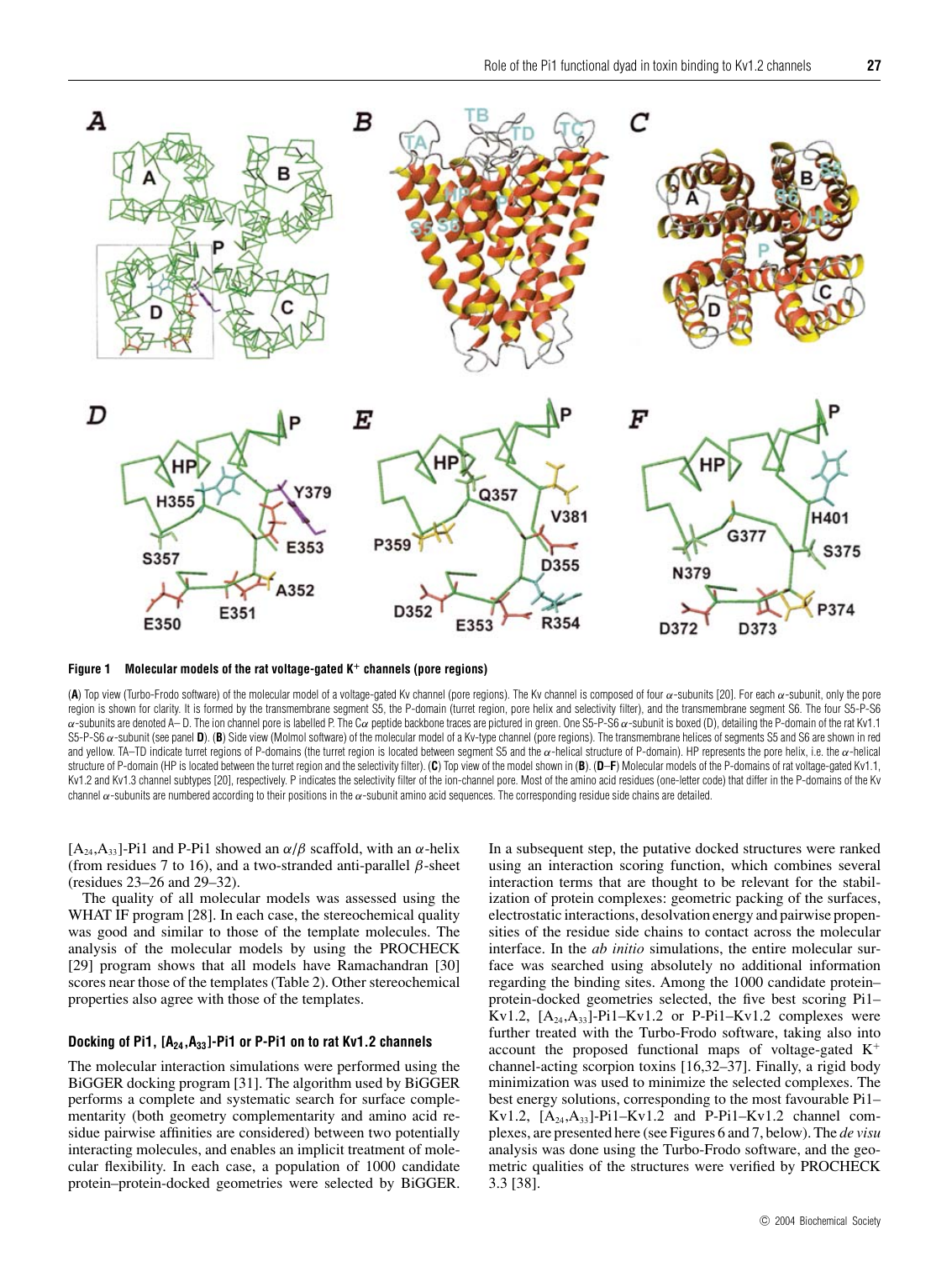## **Table 2 Statistics on all molecular models**

Rmsd, root mean square deviation.

| Rmsd                                                                                                                                                                                                     | lon channel         | Kv1.3                | Kv1.2                     | Kv1.1                        |                      |                    |                          |                         |                          |
|----------------------------------------------------------------------------------------------------------------------------------------------------------------------------------------------------------|---------------------|----------------------|---------------------------|------------------------------|----------------------|--------------------|--------------------------|-------------------------|--------------------------|
| Rmsd of all $C\alpha$ versus KcsA (Å)<br>Rmsd of $C_{\alpha}$ of most conserved region versus KcsA ( $\check{A}$ )<br>Rmsd of all C $\alpha$ versus Kv1.1 (Å)                                            |                     | 1.56<br>0.67<br>0.28 | 1.54<br>0.68<br>0.30      | 1.49<br>0.68<br>-            |                      |                    |                          |                         |                          |
| Rmsd of all $C\alpha$ versus Kv1.2 (A)                                                                                                                                                                   |                     | 0.35                 | -                         | 0.30                         |                      |                    |                          |                         |                          |
| Peptide<br>Rmsd                                                                                                                                                                                          |                     | Pi1                  | P-Pi1                     | $[A_{24},A_{33}]$ -Pi1       |                      |                    |                          |                         |                          |
| Rmsd of all $C_{\alpha}$ versus MTX ( $\check{A}$ )<br>Rmsd of C $\alpha$ of secondary structures versus MTX ( $\AA$ )<br>Rmsd of all $C\alpha$ versus P-Pi1 (Å)<br>Rmsd of all $C\alpha$ versus Pi1 (Å) |                     | 0.99<br>0.54<br>0.26 | 1.12<br>0.55<br>-<br>0.26 | 0.99<br>0.59<br>0.42<br>0.15 |                      |                    |                          |                         |                          |
| Ramachandran                                                                                                                                                                                             | lon channel/peptide | Kv1.1                | Kv1.2                     | Kv1.3                        | KcsA                 | Pi1                | P-Pi1                    | $[A_{24},A_{33}]$ -Pi1  | <b>MTX</b>               |
| Residues in most favoured region                                                                                                                                                                         |                     | 258<br>75.0%         | 256<br>74.4%              | 258<br>75.0%                 | 245<br>74.6%         | 17<br>58.6%        | 17<br>60.7%              | 20<br>68.9%             | 20<br>68.9%              |
| Residues in additional allowed region                                                                                                                                                                    |                     | 76<br>22.1%          | 76<br>22.1%               | 76<br>22.1%                  | 79<br>24.1%          | 10<br>34.5%        | 10<br>34.5%              | $\overline{7}$<br>24.2% | 9<br>31.1%               |
| Residues in generously allowed region                                                                                                                                                                    |                     | 10<br>2.9%           | 12<br>3.4%                | 10<br>2.9%                   | 4<br>1.2%            | 2<br>6.9%          | 3.5%                     | $\overline{2}$<br>6.9%  | 0<br>0%                  |
| Residues in disallowed region<br>Glycine<br>Proline                                                                                                                                                      |                     | 0<br>36<br>20        | 0<br>36<br>20             | 0<br>36<br>20                | $\Omega$<br>40<br>20 | $\Omega$<br>4<br>2 | 0<br>4<br>$\overline{c}$ | O<br>$\overline{2}$     | 0<br>3<br>$\overline{c}$ |

# **Neurotoxicity of the peptides in mice**

Pi1 and its analogues were tested *in vivo* for toxicity by determining the 50% lethal dose  $(LD<sub>50</sub>)$  after intracerebroventricular injection into 20 g C57/BL6 mice (approved by the French ethics committee; animal testing agreement number 006573 delivered by the National Department 'Santé et Protection Animales, Ministère de l'Agriculture et de la Pêche'). Groups of four to six mice per dose were injected with 5  $\mu$ l of peptide solution containing 0.1%  $(w/v)$  BSA and 0.9%  $(w/v)$  NaCl.

## **Binding of the Pi1 peptides on SK channels from rat brain synaptosomes**

Rat brain synaptosomes (P2 fraction) were obtained as described by Gray and Whittaker [39]. Protein content was assayed by a modified Lowry technique.  $^{125}$ I-Apamin (≈2000 Ci/mmol) was produced as described [39a]. Aliquots of 50  $\mu$ l of 0.1 nM <sup>125</sup>Iapamin were added to 400  $\mu$ l of synaptosome suspension (0.4 mg of protein/ml). Samples were incubated (1 h at  $0 °C$ ) with 50  $\mu$ l of one of a series of concentrations of Pi1 or Pi1 analogues (10−<sup>4</sup> –  $10^{-14}$  M) in a 500  $\mu$ l final volume. The incubation buffer was 25 mM Tris/HCl/10 mM KCl, pH 7.2. The samples were centrifuged and the resulting pellets were washed three times in 1 ml of the same buffer. Bound radioactivity was analysed (Packard Crystal II). The values expressed are the means of triplicate experiments. Non-specific binding, less than 8% of the total binding, was assessed in the presence of an excess (10 nM) of unlabelled apamin.

# **Electrophysiology**

#### Oocyte preparation

*Xenopus laevis* oocytes (stages V and VI) were prepared for cRNA injection and electrophysiological recordings, as described [40]. Oocytes were prepared by removing the follicular cell layer by enzymic treatment with 2 mg/ml collagenase IA (Sigma) in Barth's medium [88 mM NaCl, 1 mM KCl, 0.82 mM MgSO<sub>4</sub>,  $0.33 \text{ mM } \text{Ca}(\text{NO}_3)_2$ ,  $0.41 \text{ mM } \text{CaCl}_2$ ,  $2.4 \text{ mM } \text{NaHCO}_3$  and 15 mM Hepes, pH 7.4, with NaOH]. Linearized plasmids were transcribed by means of a T7 or SP6 mMessage mMachine kit (Ambion). The cRNA were stored frozen in water at −80 *◦*C at  $1 \mu g/\mu$ . The cells were micro-injected 2 days later with 50 nl of cRNA  $(0.2 \mu g/\mu$ l Kv1.1, Kv1.2 and Kv1.3 channels). To favour Kv channel expression, cells were incubated at 16 *◦*C into a defined nutrient oocyte medium [41] 2–6 days before current recordings.

#### Electrophysiology recordings

Standard two-microelectrode techniques were used at room temperature (19–22 *◦*C) to record oocyte currents. The current and voltage electrodes were filled with 140 mM KCl and had resistances between  $0.5$  and  $1 \text{ M}\Omega$ . Currents were recorded using a voltage-clamp amplifier (GeneClamp 500; Axon Instruments, Foster City, CA, U.S.A.) interfaced with a 16-bit AD/DA converter (Digidata 1200A; Axon Instruments) for monitoring and voltage protocol application. Current records were sampled at 10 kHz and low-pass-filtered at 2 kHz using an eight-pole Bessel filter and stored on computer for analysis. The extracellular recording solution contained 88 mM NaCl, 10 mM KCl, 2 mM  $MgCl<sub>2</sub>$ , 0.5 mM CaCl<sub>2</sub>, 0.5 mM niflumic acid and 5 mM Hepes, pH 7.4 (with NaOH). Leak and capacitive currents were subtracted online by a P/4 protocol. Residual capacitive artefacts were blanked for display purposes. The solutions of Pi1,  $[A<sub>24</sub>, A<sub>33</sub>]$ -Pi1 or P-Pi1 were superfused in the recording chamber at a flow rate of 2 ml/min using a ValveBank4 apparatus (Automate Scientific). BSA  $(0.1\%, w/v)$  was added to the recording and perfusion solutions to prevent peptide loss to the plastic chamber, tubules and non-specific binding on to the cells. Data analyses were achieved using pCLAMP 6.0.3 software (Axon Instruments). Kv1.3 currents were also recorded from Jurkat T-cells using the whole-cell patch-clamp technique [42].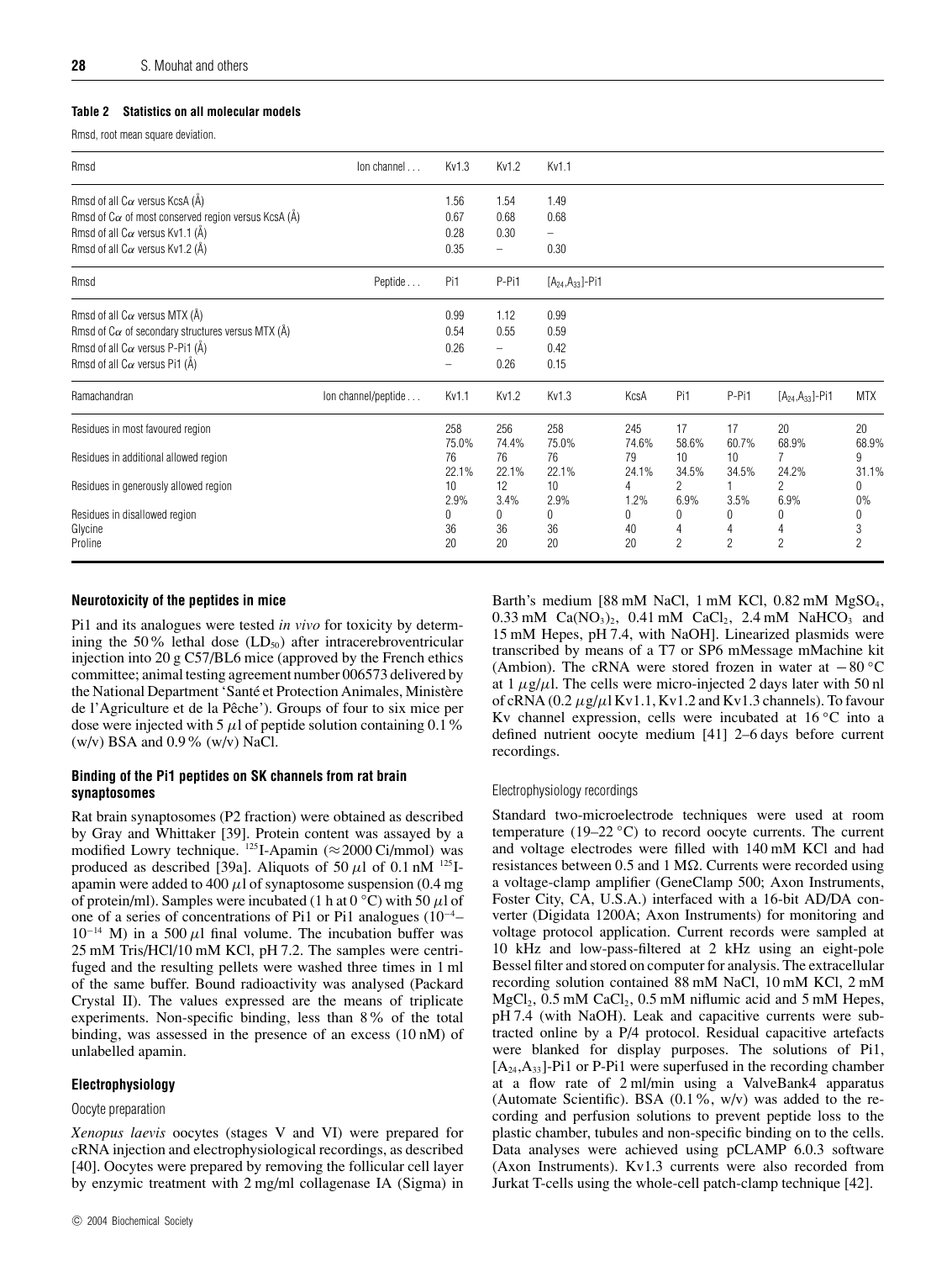

Figure 2 Molecular models of Pi1, P-Pi1 and [A<sub>24</sub>,A<sub>33</sub>]-Pi1, and 3D structure of Pi2 scorpion toxin

(**A**–**C**) Molecular models of Pi1 [1–3], its Tyr-33-phosphorylated derivative, P-Pi1, and [A24,A33]-Pi1, respectively. (**D**) Three-dimensional structure of Pi2 (PDB accession number 2PTA; also referred to as PiTx-K $\alpha$ ) [46] in solution, as solved by <sup>1</sup>H-NMR. The ribbon representation (GRASP software) is used to show C $\alpha$  peptide backbones. The side chains of residues belonging to the toxin functional dyads are numbered and detailed in each case. Of note, an aromatic Phe-33 replaces the usual Tyr residue in the case of the Pi2 functional dyad [2,45,46]. The molecular volumes are shown in grey. P-Y33 indicates the phosphorylated Tyr-33 of P-Pi1.

#### **RESULTS AND DISCUSSION**

#### **Rationale**

The aim of this work was to address the role of a pair of topologically well-defined basic Lys and aromatic Tyr (or Phe) residues, referred to as the functional dyad, which is present in the *β*-sheet structures of almost all known Kv channel-acting scorpion toxins. Such a dyad is reportedly crucial to the interaction and blockage of voltage-gated  $K^+$  channels by scorpion toxins [13,15–17]. An evaluation of the importance of the functional dyad in terms of binding and blockage of the various voltagegated  $K^+$  channels by scorpion toxins should help us to understand better the molecular criteria of channel recognition by the toxin. Basically, the main concern is whether or not the functional dyad is the main determinant for toxin recognition and binding to the voltage-gated  $K^+$  channels. Interestingly, the importance of the functional dyad has recently been challenged by the discovery of Tc32, a toxin from the venom of the Amazonian scorpion *Tityus cambridgei*, which blocks (in the low nanomolar concentration range) the voltage-gated Kv1.3 channels but lacks the dyad [43].

In our study, we used Pi1 [1–3] since (i) it possesses a typical *β*-sheet-associated dyad formed by Lys-24 and Tyr-33 (Figure 2A), (ii) it potently blocks Kv1.2 channels, with an  $IC_{50}$  value in the nanomolar range, and (iii) its 3D structure in solution has been studied by <sup>1</sup>H-NMR [5].

#### **Structural modifications of Pi1 that selectively target its functional dyad**

To alter selectively the structure of the Pi1 dyad, two different approaches were used. First, we chemically produced a Pi1 analogue in which the dyad was lacking  $([A_{24},A_{33}]-P_1]$ ; see the molecular model in Figure 2C). Second, we synthesized a Tyr-33-phosphorylated analogue of Pi1 (P-Pi1). The main reasons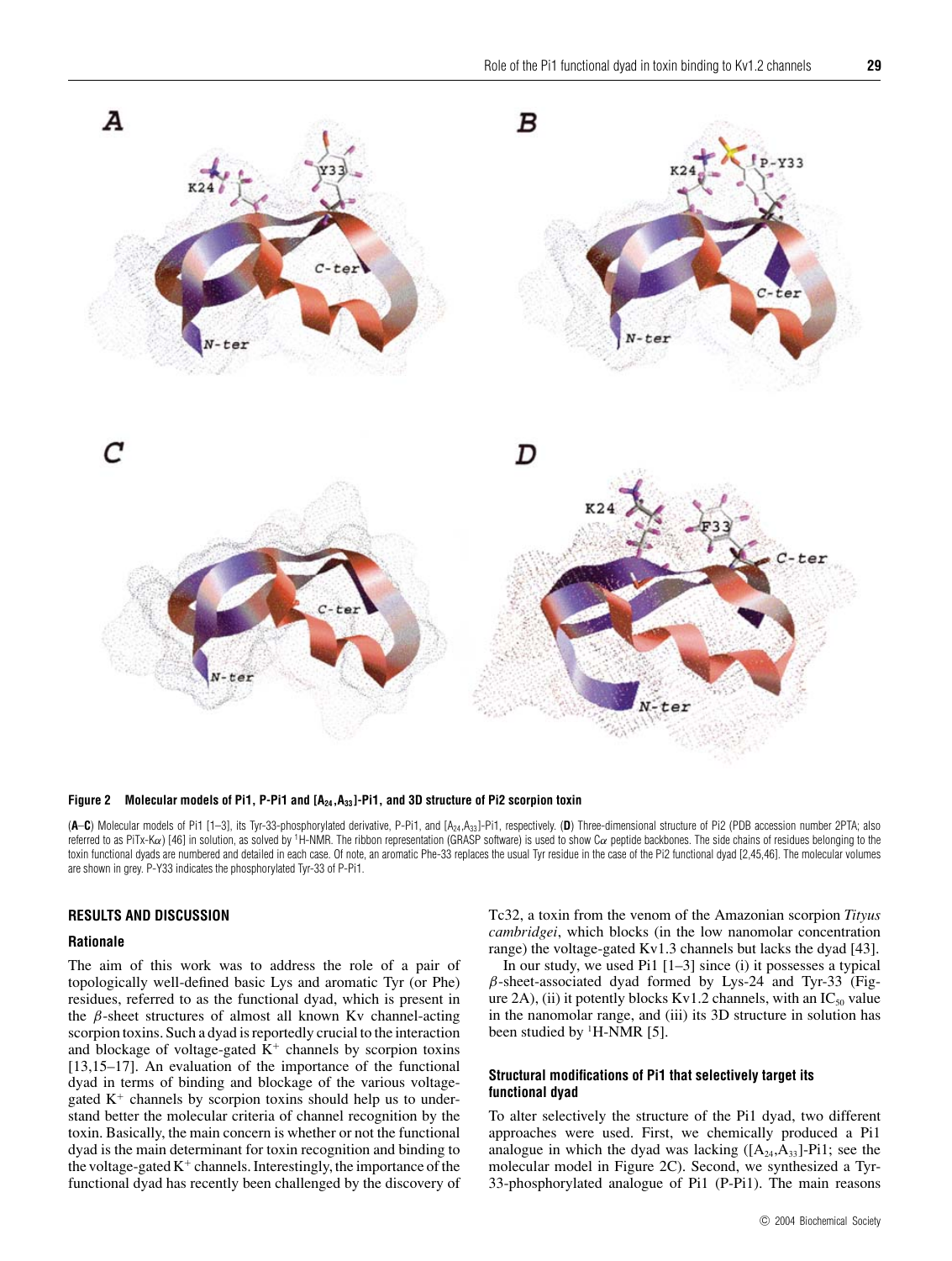for synthesizing the latter were (i) the structural modification of the phenol side chain prevents the occurrence of any hydrogen bonding with other amino acid residues, (ii) one out of the two negatively charged oxygen atoms of the phosphate moiety of the phosphorylated Tyr-33 is expected to form a salt bridge with the positively charged *ε*-amino group of the Lys-24 side chain that is located in close spatial vicinity, thereby also modifying the properties of Lys-24 from the functional dyad, and (iii) the possible stabilization of the putative interaction between the phosphorylated Tyr-33 and Lys-24 by additional hydrogen bonding between another oxygen atom of the phosphate moiety and the *ε*-amino group of the Lys-24. According to the molecular model, a salt bridge cannot be formed with the proximal Lys-31 side chain because of a naturally unfavourable orientation of the Tyr-33 phenolic ring, together with distance constraints between phosphorylated Tyr-33 and Lys-31. The theoretical occurrence of a salt bridge between the two residues of the dyad relies on the computer-generated structural model of P-Pi1 (Figure 2B) that has been constructed by using molecular dynamics calculation and energy minimization. It is noteworthy that, although the connection between the phosphorylated Tyr-33 and the side chain of Lys-24 remains speculative, albeit energetically favoured, at least one residue belonging to the dyad of Pi1 has been formerly altered, i.e. Tyr-33.

#### **Chemical synthesis and characterization of the Pi1 peptides**

Pi1, P-Pi1 and  $[A_{24},A_{33}]$ -Pi1 were produced by three independent stepwise solid-phase syntheses [18] using a standard Fmoc/tbutyl strategy, as described in [3]. Similar yields of peptide chain assembly were obtained for the peptides, ranging from 75 to 85%. After final deprotection with TFA, the crude reduced peptides were oxidatively folded in 0.2 M Tris/HCl buffer, pH 8.3 (48 h, 22  $\rm{°C}$ ), and purified to complete homogeneity by C<sub>18</sub> reversedphase HPLC. The amino acid ratios calculated after acidolysis of the folded products (Pi1, P-Pi1 and  $[A_{24},A_{33}]$ -Pi1) were in close agreement with the deduced values (results not shown). The MS analyses of Pi1 and  $[A_{24},A_{33}]$ -Pi1 by the MALDI-TOF technique gave, respectively, experimental molecular masses  $(M + H)^+$  of 3834.4 and 3686.8, which are close to the deduced molecular masses  $(M + H)^+$  of 3834.5 and 3686.4. For P-Pi1, the experimental molecular mass (electrospray MS) was similar to its deduced molecular mass of 3913.2. Isoelectrofocusing experiments gave a pH<sub>i</sub> value of  $8.5$  for P-Pi1, as compared with 8.9 for Pi1, which also demonstrates the presence of the phosphate moiety in P-Pi1. The final yields of Pi1, P-Pi1 and  $[A_{24},A_{33}]$ -Pi1 chemical syntheses (which combined peptide chain assembly, final deprotection, folding/oxidation and HPLC purification) were  $\approx$  2–3%, which represents average yields similar to those previously obtained for other chemically synthesized scorpion toxins and their structural analogues [3,7,11,12]. It is noteworthy that P-Pi1 was directly produced by using an Fmoc-Tyr(phosphate)-OH derivative (instead of a possible *in vitro* kinasebased phosphorylation of Pi1) in order to prevent any potential trace contamination by unmodified Pi1 during testing of the P-Pi1 sample. As expected, the conformational analyses of Pi1,  $[A<sub>24</sub>, A<sub>33</sub>]$ -Pi1 and P-Pi1 by one-dimensional <sup>1</sup>H-NMR (Figure 3) showed that they all adopt similar 3D structures (similar overall distribution of the resonance frequencies indicating related conformations) that are consistent with folding according to the scorpion toxin *α*/*β* scaffold (evidence for *α*-helical and *β*-sheet structures) [5,6]. Of note, the <sup>1</sup>H-NMR spectrum of  $[A_{24},A_{33}]$ -Pi1 is quite different from the spectra of Pi1 and P-Pi1. Most of these differences can be reasonably attributed to the replacement of the Tyr-33 residue of Pi1 or P-Pi1 by an alanyl in  $[A_{24},A_{33}]$ - Pi1, which alters the strong ring current effect induced by the presence of the Tyr-33 phenol and markedly modifies resonance frequencies of the protons near the ring. Interestingly, we did not notice any significant impact of the phosphorylated Tyr-33 on P-Pi1 oxidative folding, as compared with the Pi1 folding/oxidation *in vitro*, as assessed by  $C_{18}$  reversed-phase HPLC at different times of the oxidative folding process (results not shown). For each peptide, the final half-cystine pairings (as assessed by enzymebased cleavages of the synthetic peptides) were found to be of the conventional types, i.e. C1–C5, C2–C6, C3–C7 and C4–C8 [3].

#### **Bioactivities of Pi1, [A24,A33]-Pi1 and P-Pi1**

#### Neurotoxicity

The three peptides were compared for their lethal activities by intracerebroventricular injection in mice. The  $LD_{50}$  values were  $0.2 \mu$ g (Pi1),  $100 \mu$ g ([A<sub>24</sub>,A<sub>33</sub>]-Pi1) and  $40 \mu$ g (P-Pi1) per mouse, indicating that  $[A_{24},A_{33}]$ -Pi1 and P-Pi1 are about 500- and 200fold less potent than Pi1 in an *in vivo* toxicity assay, respectively. In each case, the neurotoxic symptoms observed following these peptide inoculations resemble those obtained when other  $K^+$  channel-acting toxins are injected in mice, suggesting that  $K^+$  channels are indeed the molecular targets of Pi1 peptides.

#### SK channels

We tested the ability of the peptides to compete with <sup>125</sup>I-labelled apamin for binding to apamin-sensitive SK channels of rat brain synaptosomes [3]. Pi1,  $[A_{24},A_{33}]$ -Pi1 and P-Pi1 compete with radiolabelled apamin for binding, with respective  $IC_{50}$  values of 50 ± 15 pM  $(n=3)$ ,  $30 \pm 6$  nM  $(n=3)$  and  $10 \pm 4$  nM  $(n=3)$ . Therefore,  $[A_{24}, A_{33}]$ -Pi1 and P-Pi1 are 600- and 200-fold less potent than Pi1 in this competition assay, respectively. Although SK channel recognition was previously reported to involve the  $\alpha$ -helical domain of scorpion toxins [11–14], one cannot rule out that Tyr-33 and/or Lys-24 of Pi1 might also be involved in the interaction of the toxin with SK channels.

#### Kv channels

The efficacy of Pi1,  $[A_{24},A_{33}]$ -Pi1 or P-Pi1 to block  $K^+$ currents from voltage-gated Kv1.1, Kv1.2 or Kv1.3 channels was examined by electrophysiology. We found that  $P_{11}$ ,  $[A_{24},A_{33}]$ -Pi1 and P-Pi1 are able to block rat Kv1.2 currents with  $IC_{50}$  values of  $1.3 \pm 0.1$  nM ( $n = 5$ ),  $22 \pm 4$   $\mu$ M ( $n = 3$ ) and  $75 \pm 7$  nM ( $n = 4$ ), respectively (approx. 17000- and 58-fold decreases in blocking potency for  $[A_{24},A_{33}]$ -Pi1 and P-Pi1, respectively; Figure 4). The peptides were without any significant effects on mouse Kv1.1 and Kv1.3 channel subtypes (identical to rat amino acid sequence for the S5-P-S6 region) at micromolar concentrations (results not shown). Although  $[A_{24},A_{33}]$ -Pi1 and P-Pi1 are much less active than Pi1 both *in vivo* and *in vitro*, the data show that the full integrity of the Pi1 functional dyad is important but not a prerequisite to a toxin action on voltage-gated Kv1.2 channels. Next, we tested whether these Pi1 analogues interacted with Kv1.2 and blocked  $K^+$  outflow through the same binding site. In order to evaluate this point, we checked the Kv1.2 channelblocking efficacies of Pi1 after application of any one of the two analogues (Figure 5). If no competition occurs, the efficacy of Pi1 should be independent of the presence of  $[A_{24},A_{33}]$ -Pi1 or P-Pi1, whereas a competition for the same binding site should reduce the efficacy of Pi1 block. In our competition experiments, we used 2.5 nM Pi1, which reduces the steady-state peak current by 57% if no competition occurs (Figure 5A). In Figure 5(B),  $20 \mu M$  [A<sub>24</sub>,A<sub>33</sub>]-Pi1 was applied extracellularly in the whole-cell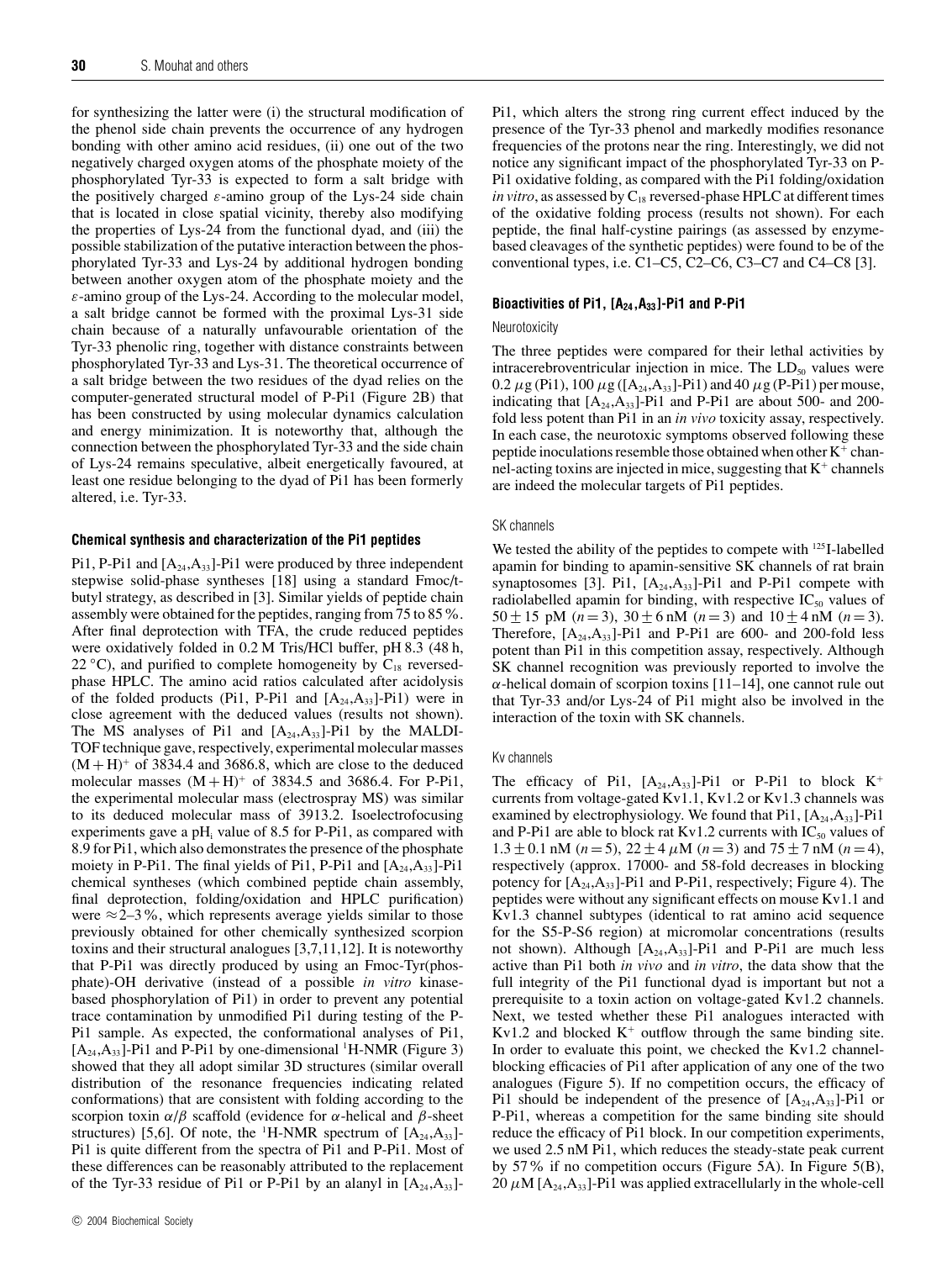

**Figure 3 Structural comparison between Pi1, P-Pi1 and [A24,A33]-Pi1 using one-dimensional 1H-NMR**

One-dimensional <sup>1</sup>H-NMR spectra of Pi1 (top), P-Pi1 (middle) and [A<sub>24</sub>,A<sub>33</sub>]-Pi1 (bottom). Only the representative amide proton regions are shown. Note that although the spectrum of [A<sub>24</sub>,A<sub>33</sub>]-Pi1 is quite different from the spectra of Pi1 and P-Pi1 (we mostly attributed this difference to the strong ring current effect induced by the Tyr-33 phenol ring in Pi1 or P-Pi1), analysis of the overall distribution of resonance frequencies suggests that the 3D structures of all three peptides are similar.



**Figure 4 Affinity of Pi1 and Pi1 analogues for rat Kv1.2 channels**

Dose–response curves of Pi1 peptides to block current through rat Kv1.2 channels. K<sup>+</sup> currents were elicited by a train of 10 depolarizing voltage steps to  $+60$  mV once every second from a holding potential of  $-80$  mV. Each data point corresponds to the mean  $\pm$  S.D. from three to seven experiments. Data were fitted to a modified Hill equation,  $I_{\text{toxint}}/I_{\text{control}} = 1/[1 +$ ([toxin]/ $K_d$ )<sup>n</sup>], with a Hill coefficient  $n = 1$ .

configuration to the Kv1.2 channel and the  $K^+$  current was reduced by 64% (Figure 5B, middle trace). This reduction of  $K^+$  current is specific, since the application of 20  $\mu$ M apamin (a highly potent SK channel-acting bee venom toxin), under identical experimental conditions, was without effect on this current (results not shown). The addition of 2.5 nM Pi1 to the 20  $\mu$ M  $[A_{24},A_{33}]$ -Pi1 containing solution led to an additional steady-state current reduction of 20% of the current level after  $[A_{24},A_{33}]$ -Pi1 application. This steadystate current reduction is much weaker than the 57% reduction observed in the absence of  $[A_{24},A_{33}]$ -Pi1 and suggests that the interaction of Pi1 with the Kv1.2 channel is not independent of the simultaneously applied  $[A_{24},A_{33}]$ -Pi1. Similar results were obtained when 50 nM P-Pi1 was used instead of 20  $\mu$ M [A<sub>24</sub>,A<sub>33</sub>]-Pi1 (Figures 5C and 5D). These results strongly suggest that both peptides are competing for the same binding site as Pi1 on Kv1.2 channel.

Therefore, it seems likely that amino acid residues other than those belonging to the Pi1 dyad play a key role in the recognition and interaction of the toxin with the Kv1.2 channel subtype. In agreement with these data, individual mutations of either the Lys-23 or Tyr-32 residue (functional dyad) of the Pi1 structurallyrelated MTX to Ala decreased the activity of the peptides towards Kv1.2 channels, with  $IC_{50}$  values of 170 nM ([A<sub>23</sub>]-MTX) and 190 nM ( $[A_{32}]$ -MTX) [44], but did not render them completely inactive. This indicates that, similar to Pi1, the full integrity of the MTX dyad is not a prerequisite to its action on Kv1.2 channel.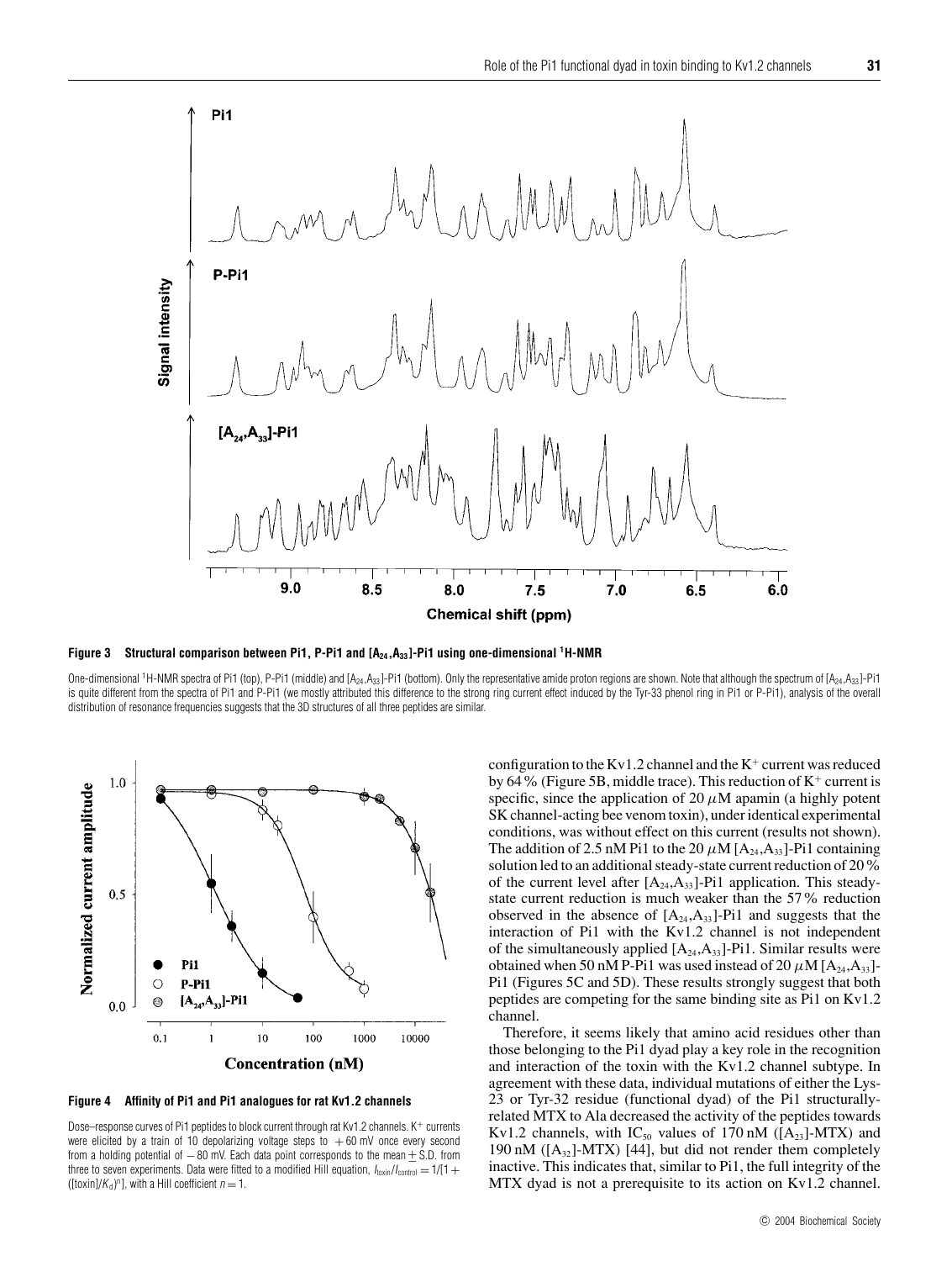



Currents were elicited by a train of 10 depolarizing voltage steps from a holding potential of −80 to + 60 mV once every second. (**A**) Effect of 2.5 nM externally applied Pi1 alone. (**B**) Effect of 20  $\mu$ M externally applied [A<sub>24</sub>,A<sub>33</sub>]-Pi1 alone (middle trace) and in combination with 2.5 nM Pi1 (bottom trace). All experiments were done in the whole-cell configuration, using a stable transfected mammalian cell line expressing the rat voltage-gated Kv1.2 channels [42]. Of note, irrelevant peptides (e.g. bee venom toxin apamin, fragment 1-20 of Shaker B channel) had no effect on K+ currents when tested up to 20  $\mu$ M. (C) As in (A). (D) Effect of 50 nM P-Pi1 applied alone (middle trace) and in combination with 2.5 nM Pi1 (bottom trace). The competition experiments in (B) and (D) were repeated three times.

The involvement of other residues may provide a reasonable explanation for the fact that Tc32 blocks Kv1.3 channels despite its lack of such a dyad within an  $\alpha/\beta$  scaffold [43]. In conclusion, our data strengthen the idea of a multipoint interaction between scorpion toxins and their target ion channels [13,15], and indicate that the 'functional' dyad is more likely involved in  $K^+$  current blockage efficacy rather than in the recognition and binding of the toxin to the voltage-gated Kv1.2 channels.

#### **Dockings of Pi1, P-Pi1 and [A24,A33]-Pi on to rat Kv1.2 channels**

To examine the interaction between the toxin and the channel at the molecular level, we generated models of Pi1, P-Pi1 and  $[A_{24},A_{33}]$ -Pi1 docked on to the Kv1.2 channel [31].

#### Pi1–Kv1.2 complex

According to the docking model (Figures 6A–6C), the toxin to ion channel complex is stabilized by four salt bridges between the side chains of Asp-355 of each Kv1.2 *α*-subunit (Kv1.2 channel is composed of four *α*-subunits) and Arg-5, Arg-12, Arg-28 and Lys-31 of Pi1. The Lys-24 side chain of Pi1 enters into the Kv1.2 channel pore and is surrounded by the four Asp-379 carbonyl oxygen atoms of the P-domain selectivity filter. The Tyr-33 of Pi1 is part of a highly hydrophobic cluster of aromatic residues consisting of Phe-358, Trp-366, Trp-367 and Tyr-377 from one of the four Kv1.2  $\alpha$ -subunits. The phenol ring of Tyr-33 additionally forms a hydrogen bonding with the *N<sup>ε</sup>* of the Trp-366 indole ring. Some hydrophobic interactions are also likely to occur between aliphatic Ile-26 of Pi1 and Val-381 of the rat Kv1.2 *α*-subunit (results not shown).

#### P-Pi1–Kv1.2 complex

The interaction between P-Pi1 and the Kv1.2 channel (Figure 6D) is found to be mostly similar to that of Pi1 (Figures 6A– C and 6E), except for Tyr-33 which, when phosphorylated on its phenolic ring, does not point to the aromatic cluster (due to steric hindrance and decreased hydrophobicity upon phosphorylation) and is constrained to reorientate markedly to interact, via the phosphate moiety, with the Lys-24 side chain for its stabilization (Figure 2B). Of note, an interaction between the side chains of Lys-24 and Tyr-33 cannot occur in natural Pi1 due to distance constraints. This new pattern of interaction forces should be associated with the decreased blocking efficacy of P-Pi1 towards Kv1.2 channels. According to the docking simulation of Pi1 or P-Pi1 on to the Kv1.2 channel (Figure 6), one can suggest that Arg-5, Arg-12, Arg-28 and Lys-31 (not being part of the functional dyad),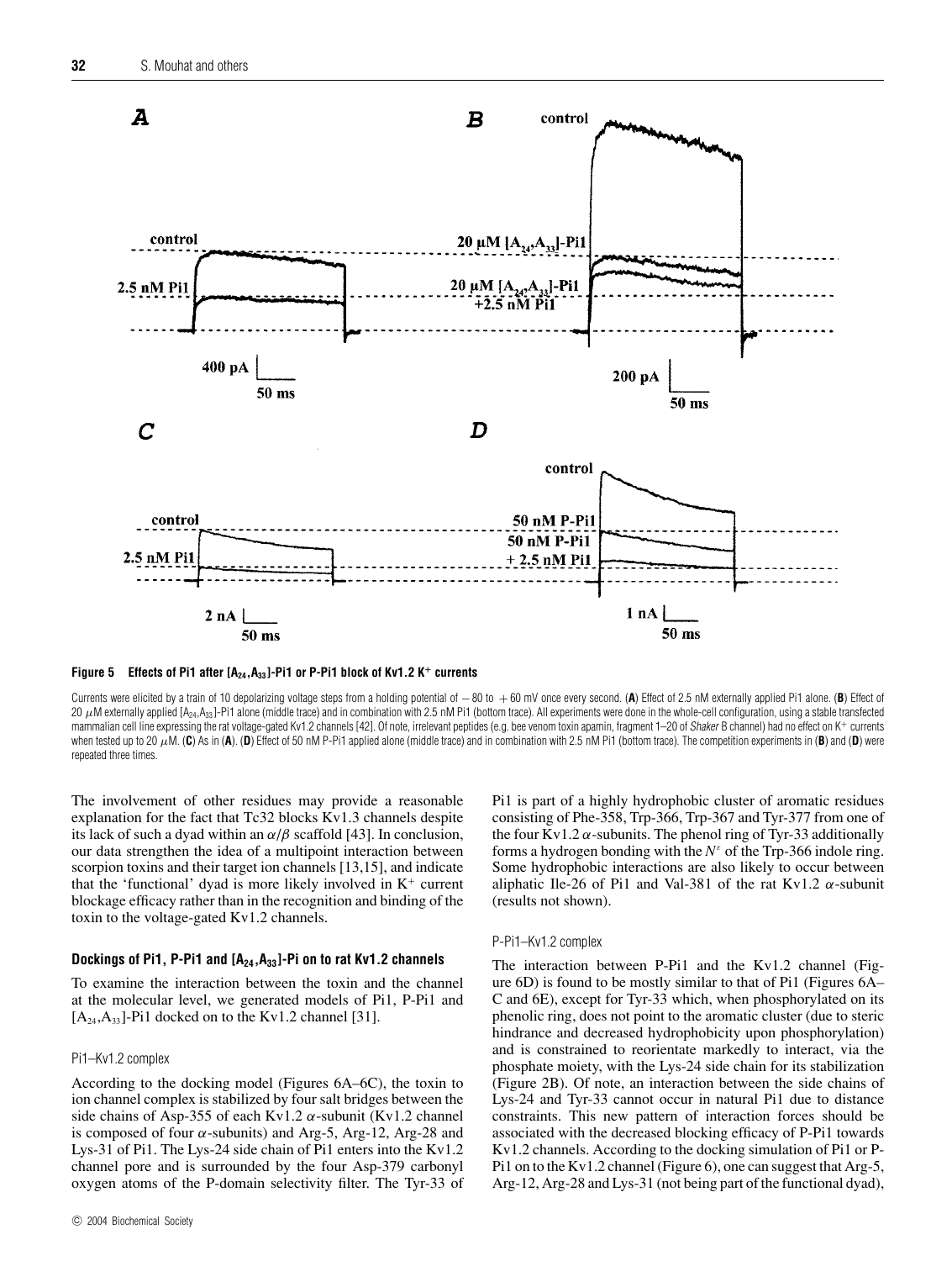

**Figure 6 Docking simulations of Pi1 and P-Pi1 on to rat voltage-gated Kv1.2 channels (pore regions)**

(**A**) Side view (Turbo-Frodo software) depicting the interaction of a molecular model of Pi1 [1–3] with that of the rat voltage-gated Kv1.2 channels (pore regions) [20]. For clarity, Cα peptide backbones of only two out of the four S5-P-S6 α-subunits of the Kv1.2 channels are presented (yellow). The Cα peptide backbone of Pi1 is shown in pink. The side chains of amino acid residues being involved in the Pi1-Kv1.2 channel interaction are detailed. Basic, acidic and aromatic residues are shown in blue, red and purple, respectively. The residues are numbered according to their positions within the Pi1 and Kv1.2  $\alpha$ -subunit amino acid sequences [1,2,20]. (B) Magnified side view describing the interactions of Pi1 with the voltage-gated Kv1.2 channels. For Pi1, only the side chains of residues involved in this interaction are depicted. Also, only interacting residues from the Kv1.2 α-subunits are pictured in their exact 3D positions, according to the ion-channel molecular model (see Figure 1E for details). (C) Top view showing the docking [31] of Pi1 on to rat voltage-gated Kv1.2 channels (pore regions). The Cα peptide backbone of Pi1 is omitted for clarity. Only interacting residues are presented with their corresponding side chains. The Cα peptide backbones of the four S5-P-S6 α-subunits of the Kv1.2 channels are shown in yellow. (**D**) Magnified side view describing the interactions of P-Pi1 with the rat voltage-gated Kv1.2 channels. The C<sub>a</sub> peptide backbone of P-Pi1 is shown in gold. (**E**) Top view corresponding to the superimposed dockings of Pi1 and P-Pi1 Cα traces on to rat voltage-gated Kv1.2 channels (pore regions). The Cα peptide backbones of Pi1 and P-Pi1 are shown in pink and gold, respectively.

forming a basic ring, might also behave as premium residues with regard to the interaction with this ion channel.

## $[A_{24},A_{33}]$ -Pi–Kv1.2 complex

The interaction between  $[A_{24},A_{33}]$ -Pi1 and the Kv1.2 channel is found to be atypical as compared with Pi1 and P-Pi1 docking solutions (Figure 7). Indeed, the lack of Lys-24 and Tyr-33 of the Pi1 dyad results in Lys-31 side chain entering into the ion channel pore, thereby mimicking the structural role of the Lys-24 side chain. The Pi1 Lys-31 side chain is also surrounded by the four Asp-379 carbonyl oxygen atoms of the P-domain. However, there is clearly no equivalent hydrophobic residue that would functionally replace Tyr-33 contacts. Salt-bridge formation with the basic residues from the basic ring of  $[A_{24},A_{33}]$ -Pi1 (Arg-5, Arg-12, Arg-28 and Lys-31) is unrelated to that of either Pi1 or P-Pi1. The Arg-5 and Arg-12 residues no longer interact with Asp-355 residues from two adjacent Kv1.2 *α*-subunits. The Arg-28 residue now interacts with Asp-363 (instead of Asp-355), whereas the Lys-31 side chain enters the ionic pore. An additional salt bridge is formed between Lys-3 of  $[A_{24},A_{33}]$ -Pi1 and Asp-355 of Kv1.2. According to the docking simulation, it appears that the whole positioning of  $[A_{24},A_{33}]$ -Pi1 over the Kv1.2 channel is clearly distinct from what is observed for Pi1 and P-Pi1. The lack of a 'functional' basic ring in  $[A_{24},A_{33}]$ -Pi1 may reasonably explain the marked decrease in affinity of this analogue towards Kv1.2 channel, as compared with the affinity of P-Pi1.

Potential role of a basic ring in toxin binding on to Kv1.2 channels

Conceivably, the contribution of toxin residues other than those belonging to the functional dyad would not be too unexpected, since it is unlikely that only two residues (Lys and either Tyr or Phe), additionally highly conserved among  $K^+$  channel-acting toxins, could underlie such marked differences in  $K^+$  channel selectivities. To illustrate the potential importance of a basic ring in the recognition and interaction of a toxin with the Kv1.2 channels, we examined the case of scorpion toxin Pi2 (toxin 2 from *P. imperator*) [2,45], whose 3D structure in solution is known [46] (Table 1A, Figure 2D) and which shows activity at picomolar concentrations on to voltage-gated Kv1.2 channels. This toxin possesses a well-defined *β*-sheet-associated functional dyad, i.e. Lys-24 and Phe-33. Of note, the usual aromatic Tyr is replaced by an aromatic Phe, which is also thought to interact, via its phenyl ring, with the aromatic cluster (i.e. Phe-358, Trp-366, Trp-367 and Tyr-377) of the Kv1.2  $\alpha$ -subunit as well. As shown in Figure 8(A), Pi2 also exhibits a four-member basic ring similar to that of Pi1 or P-Pi1, strengthening the idea of a probable key role of such a ring in the toxin binding on to Kv1.2 channels.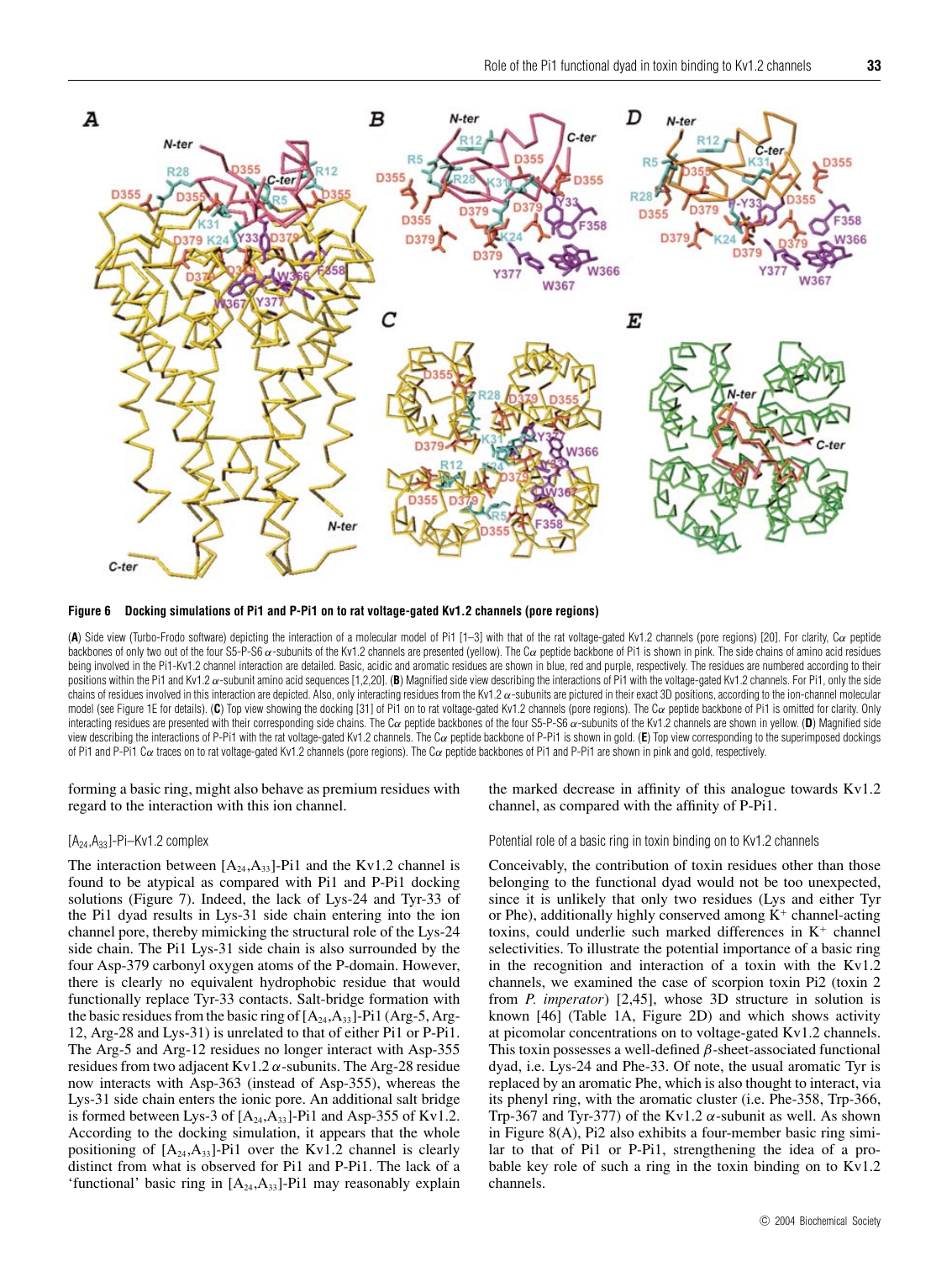

Figure 7 Docking simulations of  $[A_{24},A_{33}]$ -Pi1 on to rat voltage-gated Kv1.2 channels

(A) Side view (Turbo-Frodo software) depicting the interaction of a molecular model of [A<sub>24</sub>, A<sub>33</sub>]-Pi1 with that of the voltage-gated Kv1.2 channels. For clarity, C<sub>a</sub> peptide backbones of only two out of the four S5-P-S6  $\alpha$ -subunits of the Kv1.2 channels are presented (yellow). The C $\alpha$  peptide backbone of [A<sub>24</sub>,A<sub>33</sub>]-Pi1 is shown in blue. The side chains of amino acid residues being involved in the  $[A_{24},A_{33}]$ -Pi1-Kv1.2 channel interaction are detailed. Basic and acidic residues are shown in blue and red, respectively. (**B**) Top view showing the docking of  $[A_{24},A_{33}]$ -Pi1 on to rat voltage-gated Kv1.2 channels. Only interacting residues are presented with their corresponding side chains. The Cα peptide backbones of the four S5-P-S6 α-subunits of the Kv1.2 channels are shown in yellow.





(**A**–**C**) Functional maps of Pi2 [2,45,46], Pi1 [1–3] and P-Pi1, respectively. The molecular models (Pi1, P-Pi1) and 3D structure of Pi2 [46] is shown according to a space-filling representation (Turbo-Frodo software). The highlighted amino acid residues are those belonging to the toxin functional maps with regard to the Kv1.2 channels. These residues are numbered according to the peptide amino acid sequences. The basic and hydrophobic residues of the toxin functional maps are pictured in blue and green, respectively. Residues from the functional dyad, as well as the phosphate moiety of Tyr-33 (P-Pi1) are shown in purple. Other residues are shown in pink.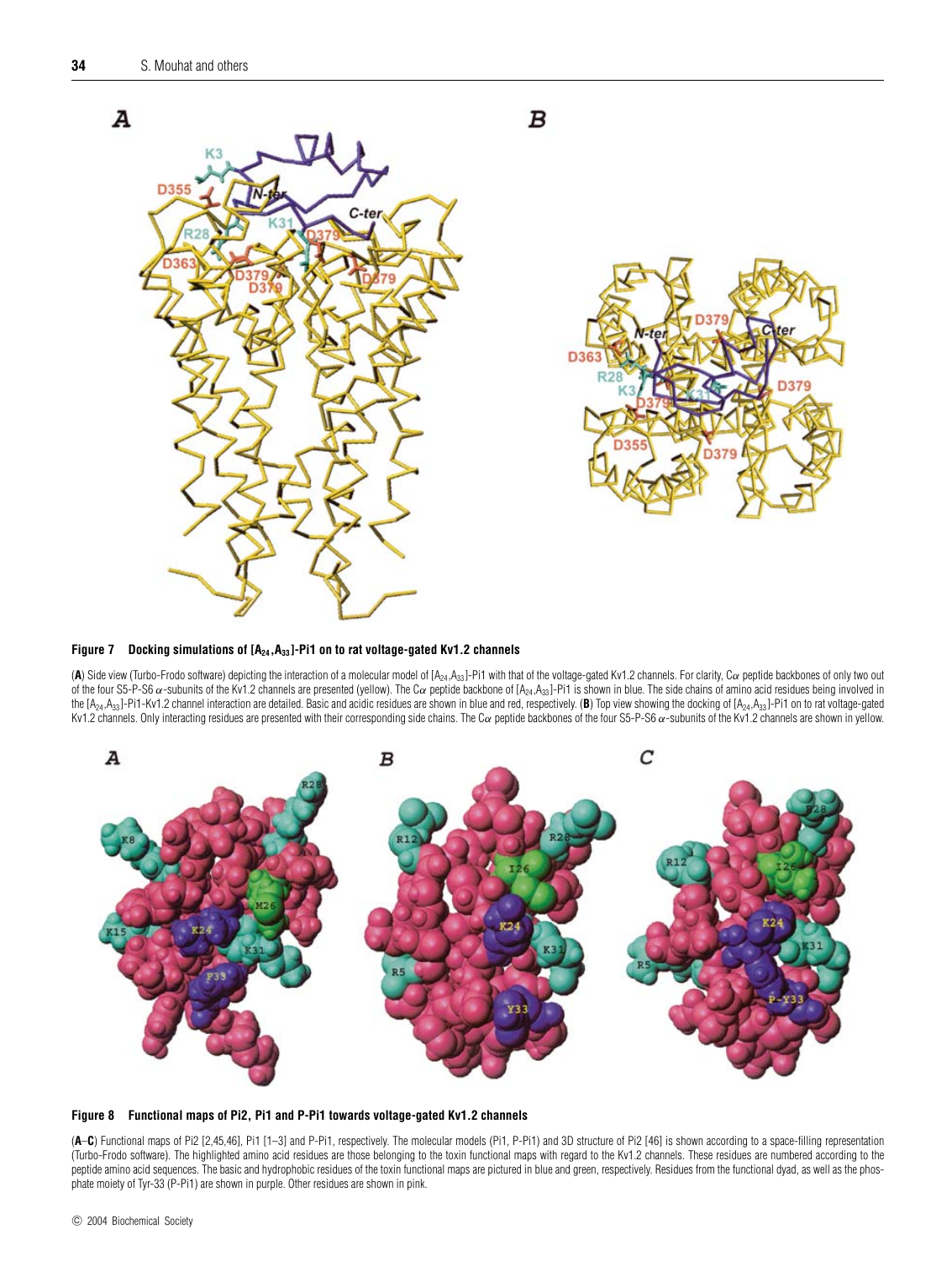To support experimentally the potential importance of the Pi1 basic ring in toxin interaction with Kv1.2, a first set of three Pi1 analogues were synthesized, in which one or two basic residues from the ring were replaced by Ala, i.e.  $[A_{31}]$ -Pi1,  $[A_5, A_{12}]$ -Pi1 and  $[A_5, A_{31}]$ -Pi1. These peptides were tested for their effects on Kv1.2 K<sup>+</sup> currents. The  $IC_{50}$  values obtained were  $383 \pm 33$  nM ([A<sub>31</sub>]-Pi1,  $n=5$ ),  $67 \pm 6$  nM ([A<sub>5</sub>,A<sub>12</sub>]-Pi1, *n* = 4) and  $623 \pm 68$  nM ([A<sub>5</sub>, A<sub>31</sub>]-Pi1, *n* = 4), which should be compared with an IC<sub>50</sub> value of  $1.3 \pm 0.1$  nM for Pi1. Therefore, replacements of these basic residues from the basic ring produced a 51–480-fold reduction in the peptide affinity for Kv1.2 channel. These data strengthen the hypothesis that the basic ring contributes to toxin interaction with Kv1.2. Because the replacement of one or two basic residues from the basic ring did not abolish Pi1 activity, it is likely that the simultaneous presence of all four basic residues is not mandatory for peptide binding on to Kv1.2 channels. A stabilization of the complex could presumably also occur with a reduced number of salt bridges. From the docking experiments, Asp-355 of each Kv1.2 *α*-subunit is pivotal (via salt bridge formation) regarding the interaction of Pi1 or P-Pi1 with this channel. It is interesting to note that such an Asp-355 residue is not present in the  $\alpha$ -subunits of rat Kv1.1 (Glu-353) instead; see Figure 1D and Table 1B) and rat Kv1.3 (replaced by Ser-375; see Figure 1F and Table 1B) channel subtypes [20], for which Pi-1 and P-Pi1 were found to have no affinity. Based on the molecular model of the rat Kv1.1 channel (Figures 1A–1D), Glu-353 residues of the Kv1.1  $\alpha$ -subunits are not expected to form salt bridges with the side chains of Arg-5, Arg-12, Arg-28 and Lys-31 residues of Pi1 or P-Pi1, since they are found to be already connected, by salt bridges, with adjacent His-355 residues (Kv1.1 *α*-subunits; see Figure 1D). In the case of the rat Kv1.3 channel, the nature of Ser-375 (Kv1.3  $\alpha$ -subunit; see Figure 1F) does not allow any salt-bridge formation that would stabilize a potential binding of the toxin.

#### Functional maps of Pi1 and P-Pi1 towards rat Kv1.2 channels

Results from the docking experiments (Figure 6) [31] allow us to propose deduced functional maps for Pi1 and P-Pi1 (Figures 8B and 8C). These maps suggest an important contribution of Arg-5, Arg-12, Lys-24 (dyad), Ile-26, Arg-28, Lys-31 and Tyr-33 (dyad) residues of Pi1 and P-Pi1 to their recognition and blockage of rat Kv1.2 channels. We therefore suggest a two-level toxin-binding pictorial view in which the toxin basic ring composed of Arg-5, Arg-12, Arg-28 and Lys-31 first acts (via electrostatic forces) in the recognition, interaction and correct positioning of Pi1 and P-Pi1 on to the Kv1.2 channels, and then a tighter interaction takes place through both hydrophobic forces and hydrogen bonding between Tyr-33 (dyad) and the aromatic cluster consisting of Phe-358, Trp-366, Trp-367 and Tyr-377, and between Ile-26 and Val-381. The Lys-24 (dyad) side chain enters the ion-channel pore and is stabilized by the four Asp-379 carbonyl oxygen atoms of the  $Kv1.2 \alpha$ -subunits; the Lys side chain presumably acts by blocking  $K^+$  ion efflux, and might be thereby involved in the toxin-blocking efficacy.

#### **Concluding remarks**

A number of previous structure–activity relationship studies on different scorpion toxins that act on voltage-gated  $K^+$  channels suggested that the  $\beta$ -sheet structure plays a key role in toxin action towards these channels [13,15]. Among the amino acid residues belonging to the *β*-sheet, most work has focused on a pair of well-defined basic and aromatic residues, referred to as the functional dyad [13,15–17]. Here, we have examined the relative contribution of the Pi1 functional dyad (i.e. Lys-24 and Tyr-33) to the toxin action on the voltage-gated Kv1.2 channel  $[1-3,20]$ . By selective addition of a phosphate moiety on to the Tyr-33 phenol ring, we altered the toxin dyad and the resulting peptide, P-Pi1, remains capable of blocking Kv1.2 channel currents (albeit at a reduced level when compared with Pi1). This indicates that the complete integrity of the Pi1 dyad is not a full prerequisite to the toxin action on Kv1.2 channels, suggesting that the dyad is not the sole determinant in the interaction with this ion channel. This was further confirmed, but to a lesser extent, by the specific activity of  $[A_{24},A_{33}]$ -Pi1 lacking the dyad on the Kv1.2 channels. The docking simulations [31] of Pi1 and P-Pi1 on to the Kv1.2 channels clearly provide new insights into the structural basis of this recognition/interaction. On the side of the toxin, an unexpected contribution of a basic ring composed of four residues belonging to various domains of the molecule has been highlighted, which further supports the idea of a multipoint interaction between Pi1 and this ion channel. It is noteworthy that such a basic ring is also observed in other potent Kv1.2 channel-acting scorpion toxins (e.g. Pi2 [2,45,46]). At the level of the Kv1.2 channel, a key functional residue appears to be Asp-355 of the  $\alpha$ -subunit, suggesting that site-directed mutagenesis experiments should be first targeted at this particular position. The production by chemical peptide synthesis of some other selected Pi1 structural analogues, notably those with an altered basic ring, will further confirm experimentally the Pi1 functional map that is deduced from the docking experiments. Because the latter also gave some structural data that might potentially explain the selectivity of the Pi1 action on voltage-gated Kv1.2 channels, we will use the docking simulation approach to design novel Pi1 analogues that exhibit some changes in pharmacological

selectivity or affinity towards the voltage-gated  $K^+$  channels. Additionally, the present study will be extended to other Kvchannel-acting scorpion toxins, such as Pi2, to tentatively unravel the precise molecular basis of the toxin to Kv-channel recognition.

The authors wish to thank Dr P. Mansuelle for peptide sequencing and amino acid analysis. Professor H. Rochat, Dr C. Devaux and Dr B. De Rouge are acknowledged for ´ helpful discussions. This work was supported by funds from the CNRS and Cellpep SA (Paris, France). A. M. is a recipient of a fellowship from Cellpep SA.

## **REFERENCES**

- 1 Olamendi-Portugal, T., Gomez-Lagunas, F., Gurrola, G. B. and Possani, L. D. (1996) A novel structural class of K+-channel blocking toxin from the scorpion Pandinus imperator. Biochem. J. **315**, 977–981
- 2 Rogowski, R. S., Collins, J. H., O'Neill, T. J., Gustafson, T. A., Werkman, T. R., Rogawski, M. A., Tenenholz, T. C., Weber, D. J. and Blaustein, M. P. (1996) Three new toxins from the scorpion Pandinus imperator selectively block certain voltage-gated K+ channels. Mol. Pharmacol. **50**, 1167–1177
- 3 Fajloun, Z., Carlier, E., Lecomte, C., Geib, S., di Luccio, E., Bichet, D., Mabrouk, K., Rochat, H., De Waard, M. and Sabatier, J. M. (2000) Chemical synthesis and characterization of Pi1, a scorpion toxin from Pandinus imperator active on  $K^+$  channels. Eur. J. Biochem. **267**, 5149–5155
- 4 Fajloun, Z., Mosbah, A., Carlier, E., Mansuelle, P., Sandoz, G., Fathallah, M., di Luccio, E., Devaux, C., Rochat, H., Darbon, H. et al. (2000) Maurotoxin Versus Pi1/HsTx1 toxins: toward new insights in the understanding of their distinct disulfide bridge patterns. J. Biol. Chem. **275**, 39394–39402
- 5 Delepierre, M., Prochnicka-Chalufour, A. and Possani, L. D. (1997) A novel potassium channel blocking toxin from the scorpion Pandinus imperator: a <sup>1</sup>H NMR analysis using a nano-NMR probe. Biochemistry **36**, 2649–2658
- 6 Bontems, F., Roumestand, C., Gilquin, B., Ménez, A. and Toma, F. (1991) Refined structure of charybdotoxin: common motifs in scorpion toxins and insect defensins. Science **254**, 1521–1523
- 7 Kharrat, R., Mabrouk, K., Crest, M., Darbon, H., Oughideni, R., Martin-Eauclaire, M. F., Jacquet, G., El Ayeb, M., Van Rietschoten, J., Rochat, H. and Sabatier, J. M. (1996) Chemical synthesis and characterization of maurotoxin, a short scorpion toxin with four disulfide bridges that acts on K<sup>+</sup> channels. Eur. J. Biochem. **242**, 491–498